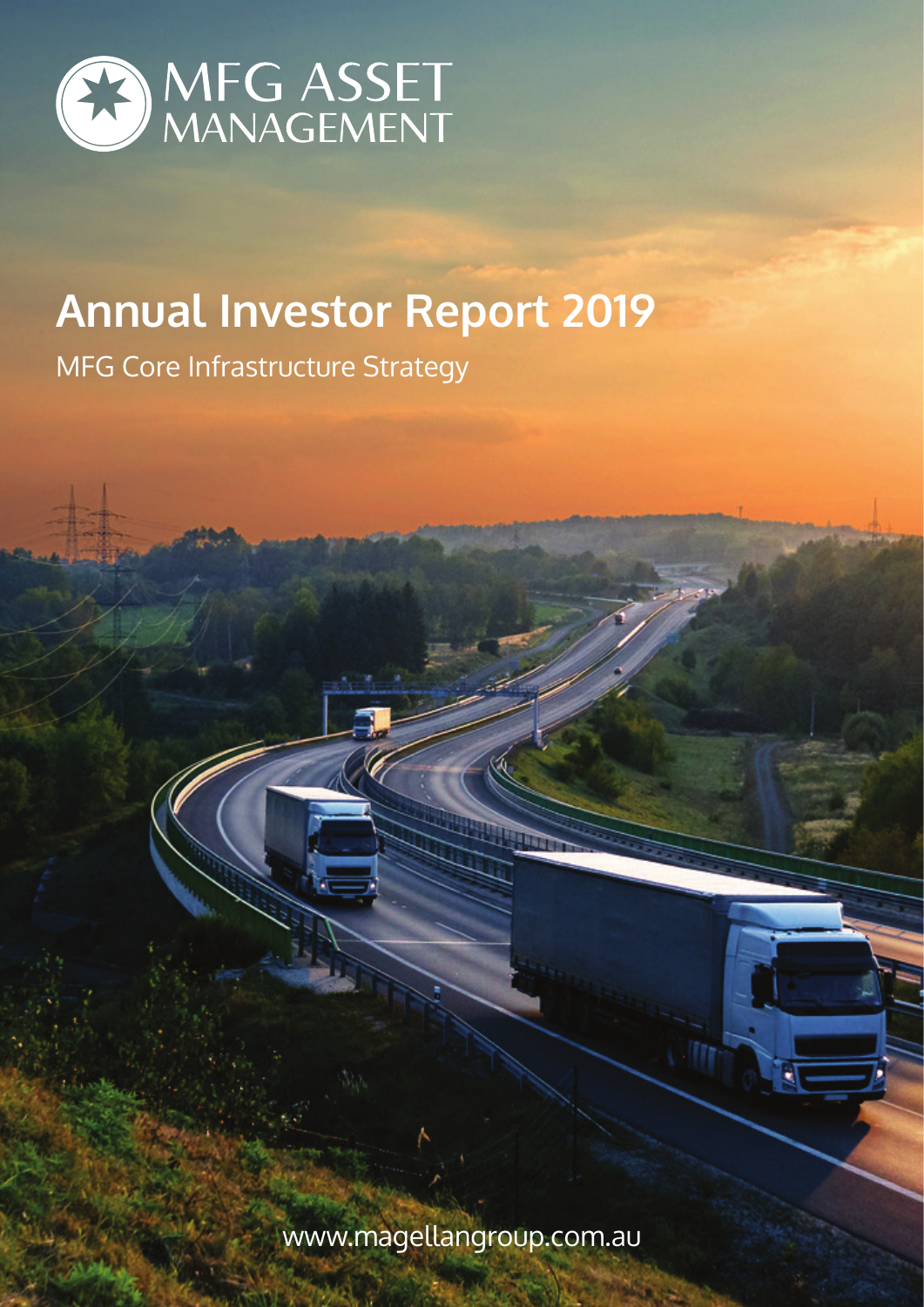

Gerald Stack, Head of Investments and Head of Infrastructure

# **MFG CORE INFRASTRUCTURE STRATEGY**

The Core Strategy aims to provide investors with returns that are underpinned by our conservatively defined universe of listed infrastructure assets. This approach is intended to provide investment returns that have lower correlation to risks such as commodity prices, competition and the economic cycle. This provides investors with a more defensive exposure to the asset class. The Core Strategy typically holds between 80 and 100 stocks.

### **PERFORMANCE**

Global stocks rose in the 12 months to June 2019 after companies posted higher-than-expected earnings, the US economy expanded briskly without generating inflation, the Federal Reserve indicated it would stop, and possibly reverse, its gradual tightening of US monetary policy, and the European Central Bank said it would "use all the instruments that are in the toolbox" to help the eurozone's weak economy. Gains were capped by concerns global growth might slow, driven by China-US tensions and rising political uncertainty in Europe.

The strategy recorded a gross return of 15.4% for the 12 months in US dollars. The stocks that performed best included the investments in American Tower (+0.9% of the total strategy return), Transurban (+0.7%), Fortis of Canada (+0.7%), TC Energy of Canada (+0.7%) and Cellnex Telecom of Spain (+0.7%).

American Tower jumped after the owner of wireless communications towers raised guidance for fiscal 2018 and reported higher-than-expected earnings and sales figures. Transurban rose when investors turned to longer-duration assets as the Reserve Bank of Australia indicated it would cut the cash rate to help Australia's slowing economy. Fortis rose after the electricity distributor raised its dividend by 6%, boosted its five-year capital plan by about C\$3 billion, reiterated that this plan was on track and said its funding plan would include asset sales expected to reap between C\$1 billion and C\$2 billion. TC Energy, formerly TransCanada, climbed after the company that pipes oil and gas reported profit and sales above expectations. Cellnex gained on the announcement that it is purchasing 10,700

telecommunication masts in three separate deals in France, Italy and Switzerland.

The stocks that detracted the most over the 12 months were Atlantia of Italy (-1.0%), PG&E of the US (-0.8%), ADP of France (-0.7%) and Edison International of the US (-0.2%).

Atlantia declined following the collapse of a bridge in Genoa that was a tolled section of the A10 motorway that was operated under a concession contract by Autostrade per l'Italia, an 88% owned subsidiary of Atlantia. PG&E and Edison struggled on concerns the electrical utilities might be liable for starting deadly bushfires in California. ADP fell after France's constitutional court suspended the further sale of the government's 50.6% stake in the operator of Paris's airports ahead of a possible referendum on any sale proposed by political parties opposing the sale.

# **OUTLOOK**

In our view, the likely time frame and trajectory of interest-rate movements has shifted to a 'lower for longer' scenario where we see the balance of probabilities in the near term for rates to stay low or indeed be cut further before rising in the medium term. We have previously focused on the risks posed by a significant increase in rates and we see a risk of inflation leading to a rise in interest rates. However, the probability of this risk has reduced.

Irrespective of the macro-economic outlook, we expect the underlying earnings of infrastructure and utility companies in our conservative universe to remain reliable and predictable. Ultimately, the

#### **Performance as at 30 June 2019 1**

| Performance (USD) <sup>1</sup>           | 1 Year<br>(9/6) | 3 Years<br>$(\%$ p.a.) | 5 Years<br>$(\%$ p.a.) | 7 Years<br>$(\%$ p.a.) | 10 Years<br>$(\%$ p.a.) | Since<br>inception<br>$(\%$ p.a.) |
|------------------------------------------|-----------------|------------------------|------------------------|------------------------|-------------------------|-----------------------------------|
| MFG Core Infrastructure Strategy (Gross) | 15.4            |                        |                        | 11.2                   |                         | 11.6                              |
| MFG Core Infrastructure Strategy (Net)   | 14.6            |                        |                        | 10.5                   |                         | 10.8                              |

Returns are for the Global Core Infrastructure Composite and denoted in USD. Performance would vary if returns were denominated in a currency other than USD. Refer to the GIPS Disclosure section for further information. Composite (Net) returns are net of fees charged to clients and have been reduced by the amount of the highest fee charged to any client employing that strategy during the period under consideration. Actual fees may vary depending on, among other things, the applicable fee schedule and portfolio size. Fees are available upon request.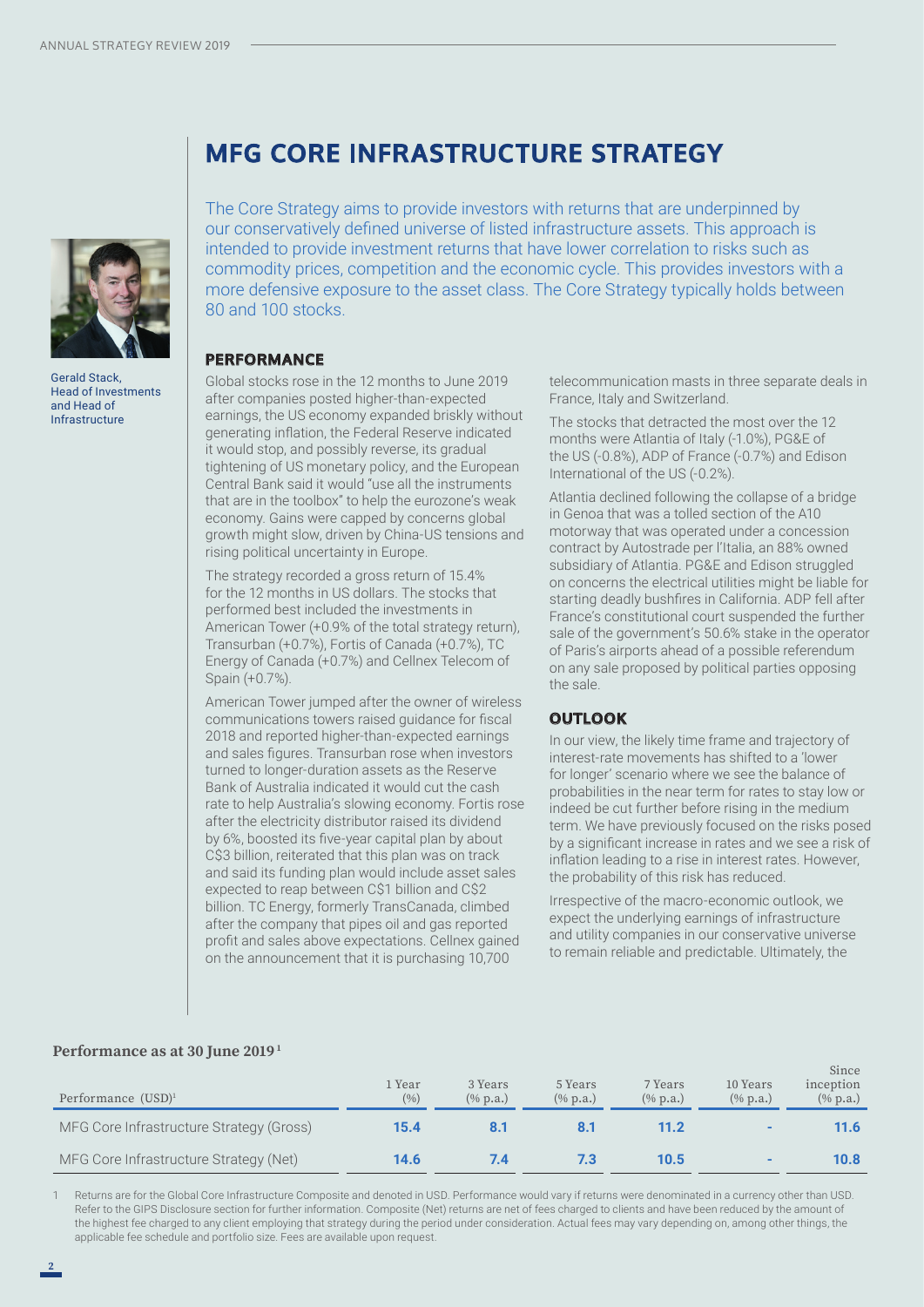values of the companies in our strategy reflect the future cash flows they are expected to generate, and the risks associated with those revenue flows. Even allowing for the resilient nature of the stocks held in the strategy, if interest rates rise, we would expect to see volatility in equity markets. We are confident, however, that any increase in interest rates will fail to hamper the financial performance of the stocks in the strategy.

We believe that infrastructure assets, with their reliable earnings that are protected to a degree from inflation, are an attractive, long-term investment proposition. The predictable nature of their earnings compared with those offered by other asset classes means that infrastructure assets offer diversification benefits. In uncertain times, the reliable financial performance of infrastructure stocks makes them particularly attractive. An investment in listed infrastructure can be expected to reward patient investors.

## **STRATEGY POSITIONING**

#### **Top-10 holdings at 30 June 2019 2**

| Security              | Weight (%) |
|-----------------------|------------|
| Enbridge              | 3.0        |
| Aena                  | 3.0        |
| <b>TC</b> Energy      | 3.0        |
| <b>National Grid</b>  | 3.0        |
| Transurban            | 2.9        |
| Groupe ADP            | 2.9        |
| Fortis                | 2.8        |
| Snam                  | 2.8        |
| Power Assets Holdings | 2.6        |
| Terna                 | 2.2        |
| <b>Total</b>          | 28.2       |

Our investment philosophy has not changed since we launched the strategy. We seek to build a strategy of outstanding infrastructure and utility companies that deliver reliable returns through the economic cycle.

The types of assets in which the strategy invests are generally natural monopolies that provide an essential service to the community. Infrastructure assets offer investors protection against inflation because their earnings generally have some direct linkage to inflation. Over time, the stable revenue or cashflow streams derived from infrastructure assets are expected to deliver income and capital growth for investors.

Where our strategy is different is that we apply a stricter definition to what qualifies as infrastructure. We want to limit our investment universe to stocks that provide investors with predictable, through-the-cycle, inflation-protected returns. This means that we exclude infrastructure stocks whose earnings are exposed to competition, excessive sovereign risk and changes in commodity prices.

A key feature of the portfolio-construction process for our Core Infrastructure strategy is the application of what we call "the 75% rule". This relates to those companies whose assets are a mixture of assets that we classify as infrastructure and those assets that do not meet our strict requirements. In those circumstances, we require at least, and on a consistent basis, 75% of the company's earnings to be derived from the assets that meet our definitional requirement before it can be included in the Core strategy.

Application of this rule leads to a universe of infrastructure assets that we consider for the strategy mainly comprises two sectors; namely, regulated utilities, which includes energy and water utilities, and infrastructure, which includes airports, ports, railroads, toll roads, communications assets and energy infrastructure (oil and gas pipelines).

Utilities and infrastructure companies provide essential services while facing limited, if any, competition. Because the services are indispensable, the prices charged can be adjusted with limited impact on demand. As a consequence, earnings are more reliable than those for a typical industrial company and generally enjoy inherent protection against inflation. Consider it the triumph of cash flow.

The stability of earnings is influenced by the strength of the competitive positioning of the asset and the exposure of the asset to key risks.

Key risks we consider are:

- Sovereign risk We avoid countries where political decisions that undermine the contractual position or potential earnings of a company can be made easily. We invest only in countries where the judicial system and law are sound so that contractual positions can be enforced as required.
- Regulatory risk We avoid regulatory jurisdictions where regulatory processes are opaque or applied inconsistently.
- Commodity-price risk We seek to avoid businesses whose earnings are meaningfully exposed to the price of the product they transport. Many pipeline businesses in the US, for example, are excluded from our universe for this reason.
- $\blacksquare$  Leverage risk We avoid businesses with excessive debt or that might struggle to pay their interest bills.



**Geographic Exposure3**



Gerald Stack

2 Holdings based on a representative portfolio for the strategy.

3 Magellan defined sectors, Geographical exposures are by domicile of listing. Exposures may not sum to 100% due to rounding.